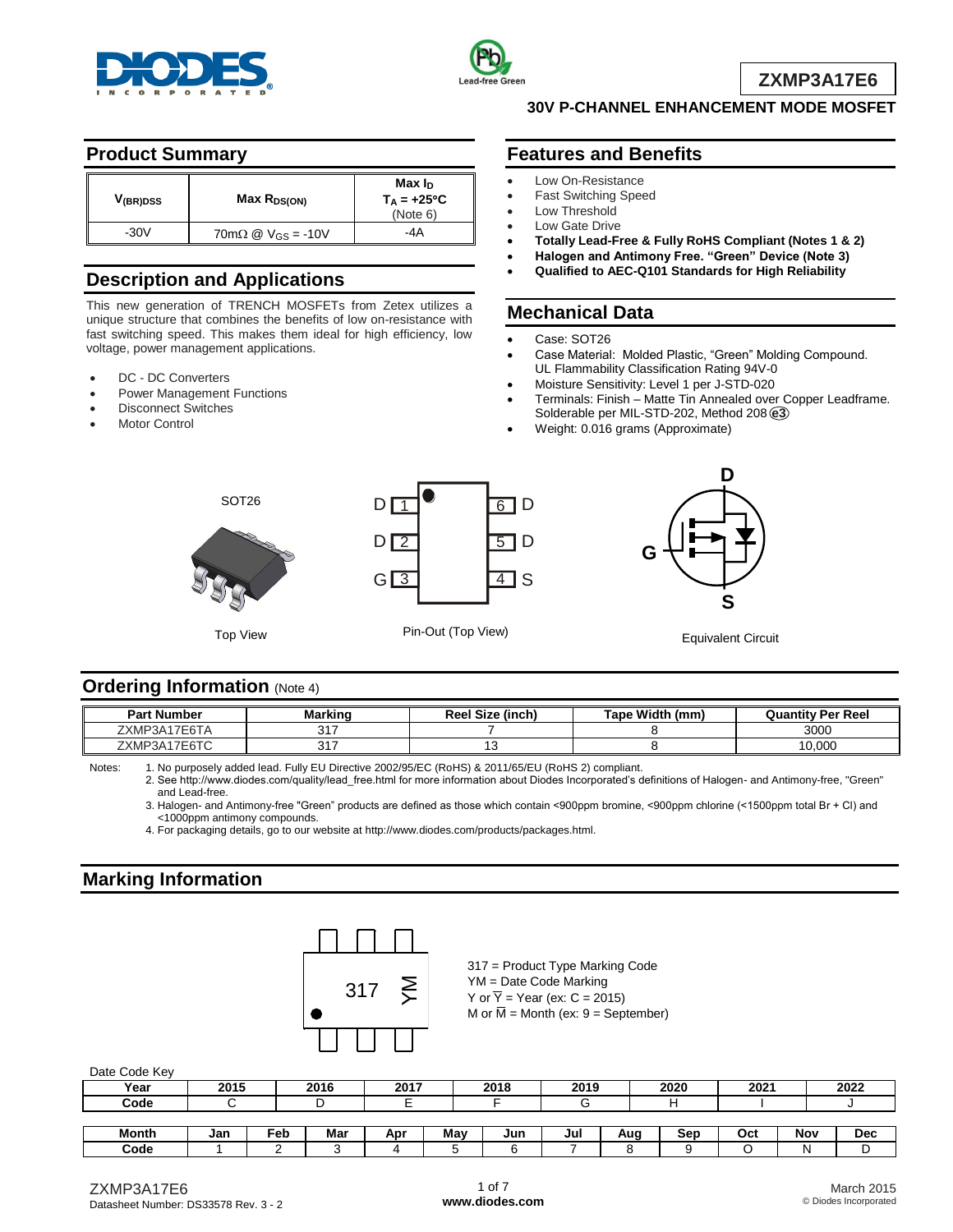

# **Maximum Ratings** (@T<sub>A</sub> = +25°C, unless otherwise specified.)

| <b>Characteristic</b>                           |  |                                                 | Symbol                 | Value   | Unit |
|-------------------------------------------------|--|-------------------------------------------------|------------------------|---------|------|
| Drain-Source Voltage                            |  |                                                 | <b>V<sub>DSS</sub></b> | -30     |      |
| Gate-Source Voltage                             |  |                                                 | VGS                    | ±20     |      |
|                                                 |  | $T_A$ = +25°C (Note 6)                          |                        | $-4.0$  |      |
| Continuous Drain Current                        |  | $V_{GS} = -10V$ $T_{A} = +70^{\circ}C$ (Note 6) | ID                     | $-3.2$  |      |
|                                                 |  | $T_A$ = +25°C (Note 5)                          |                        | $-3.2$  |      |
| Pulsed Drain Current (Note 7)                   |  |                                                 | <b>IDM</b>             | $-14.4$ |      |
| Continuous Source Current (Body Diode) (Note 6) |  |                                                 |                        | $-2.5$  |      |
| Pulsed Source Current (Body Diode) (Note 7)     |  |                                                 | Isм                    | $-14.4$ |      |

# **Thermal Characteristics** (@T<sub>A</sub> = +25°C, unless otherwise specified.)

| <b>Characteristic</b>                                                                          | Symbol          | Value           | Unit          |
|------------------------------------------------------------------------------------------------|-----------------|-----------------|---------------|
| <b>Power Dissipation at T<sub>A</sub>= +25<sup>°</sup>C (Note 5)</b><br>Linear derating factor | $P_D$           | 1.1<br>8.8      | W<br>$mW$ /°C |
| Power Dissipation at $T_A$ = +25°C (Note 6)<br>Linear Derating Factor                          | $P_D$           | 1.7<br>13.6     | W<br>$mW$ /°C |
| Junction to Ambient (Note 5)                                                                   | $R_{AJA}$       | 113             | $\degree$ C/W |
| Junction to Ambient (Note 6)                                                                   | $R_{\theta}$ JA | 73              | $\degree$ C/W |
| Operating and Storage Temperature Range                                                        | TJ, Tstg        | $-55$ to $+150$ | °C            |

Notes: 5. For a device surface mounted on 25mm x 25mm FR-4 PCB with high coverage of single sided 1oz copper, in still air conditions.

6. For a device surface mounted on FR-4 PCB measured at t≦5 secs.

7. Repetitive rating 25mm x 25mm FR-4 PCB, D = 0.05, pulse width 10µs - pulse width limited by maximum junction temperature. Refer to Transient Thermal Impedance graph.

### **Electrical Characteristics** (@T<sub>A</sub> = +25°C, unless otherwise specified.)

| Characteristic                                   | Symbol                  | Min            | Typ                      | Max                      | Unit | <b>Test Condition</b>                                     |
|--------------------------------------------------|-------------------------|----------------|--------------------------|--------------------------|------|-----------------------------------------------------------|
| OFF CHARACTERISTICS                              |                         |                |                          |                          |      |                                                           |
| Drain-Source Breakdown Voltage                   | $V_{(BR)DSS}$           | $-30$          | $\blacksquare$           | $\sim$                   | V    | $I_D = -250 \mu A$ , $V_{GS} = 0V$                        |
| Zero Gate Voltage Drain Current                  | <b>l</b> <sub>DSS</sub> | $\blacksquare$ | $\sim$                   | $-0.5$                   | μA   | $V_{DS} = -30V$ , $V_{GS} = 0V$                           |
| Gate-Body Leakage                                | <b>I</b> GSS            | $\blacksquare$ | $\blacksquare$           | 100                      | nA   | $V_{GS} = \pm 20V$ , $V_{DS} = 0V$                        |
| Gate-Source Threshold Voltage                    | V <sub>GS(TH)</sub>     | $-1.0$         | $\overline{\phantom{a}}$ |                          | V    | $I_D = -250 \mu A$ , $V_{DS} = V_{GS}$                    |
| Static Drain-Source On-State Resistance (Note 8) |                         | $\blacksquare$ |                          | 0.070                    | Ω    | $V_{GS} = -10V$ , $I_D = -3.2A$                           |
|                                                  | R <sub>DS(ON)</sub>     |                |                          | 0.110                    |      | $V_{GS} = -4.5V$ , $I_D = -2.5A$                          |
| Forward Transconductance (Notes 8 & 10)          | $g_{fs}$                | ÷,             | 6.4                      |                          | S    | $V_{DS}$ = -15V, $I_D$ = -3.2A                            |
| Diode Forward Voltage (Note 8)                   | <b>V<sub>SD</sub></b>   |                | $-0.85$                  | $-1.2$                   | V    | $T_{J}$ = +25°C, $I_S$ = -2.5A, $V_{GS}$ = 0V             |
| <b>DYNAMIC CHARACTERISTICS</b>                   |                         |                |                          |                          |      |                                                           |
| Input Capacitance (Note 10)                      | $C_{iss}$               | $\blacksquare$ | 630                      | $\blacksquare$           | pF   |                                                           |
| Output Capacitance (Note 10)                     |                         | ä,             | 113                      | L.                       | pF   | $V_{DS} = -15V$ , $V_{GS} = 0V$<br>$f = 1$ MHz            |
| Reverse Transfer Capacitance (Note 10)           | C <sub>rss</sub>        | $\blacksquare$ | 78                       | $\blacksquare$           | pF   |                                                           |
| Gate Charge (Notes 9 & 10)                       | $Q_q$                   | ۰              | 8.28                     | $\overline{\phantom{a}}$ | nC   | $V$ <sub>GS</sub> = -5V, $V_{DS}$ = -15V<br>$I_D = -3.2A$ |
| Total Gate Charge (Notes 9 & 10)                 | $Q_{q}$                 | $\blacksquare$ | 15.8                     | $\overline{\phantom{a}}$ | nC   |                                                           |
| Gate-Source Charge (Notes 9 & 10)                | $Q_{qs}$                | $\blacksquare$ | 1.84                     | $\blacksquare$           | nC   | $V_{GS} = -10V$ , $V_{DS} = -15V$                         |
| Gate-Drain Charge (Notes 9 & 10)                 | $Q_{\text{ad}}$         | $\blacksquare$ | 2.8                      |                          | nC   | $ln = -3.2A$                                              |
| Turn-On Delay Time (Notes 9 & 10)                | $t_{D(ON)}$             | $\blacksquare$ | 1.74                     | $\blacksquare$           | ns   |                                                           |
| Turn-On Rise Time (Notes 9 & 10)                 | $t_{\mathsf{R}}$        |                | 2.87                     |                          | ns   | $V_{DD} = -15V$ , $V_{GS} = -10V$                         |
| Turn-Off Delay Time (Notes 9 & 10)               | $t_{D(OFF)}$            | $\blacksquare$ | 29.2                     | $\blacksquare$           | ns   | $I_D$ = -1A, R <sub>G</sub> = 6.0 $\Omega$                |
| Turn-Off Fall Time (Notes 9 & 10)                | tF                      |                | 8.72                     |                          | ns   |                                                           |
| Reverse Recovery Time (Note 10)                  | $t_{RR}$                |                | 19.5                     |                          | ns   | T.⊫ +25°C. Iғ=-1.7A.                                      |
| Reverse Recovery Charge (Note 10)                | Q <sub>RR</sub>         |                | 16.3                     |                          | nC   | $di/dt = 100A/\mu s$                                      |

Notes: 8. Measured under pulsed conditions. Width=300μs. Duty cycle ≤ 2%

9. Switching characteristics are independent of operating junction temperature.

10. For design aid only, not subject to production testing.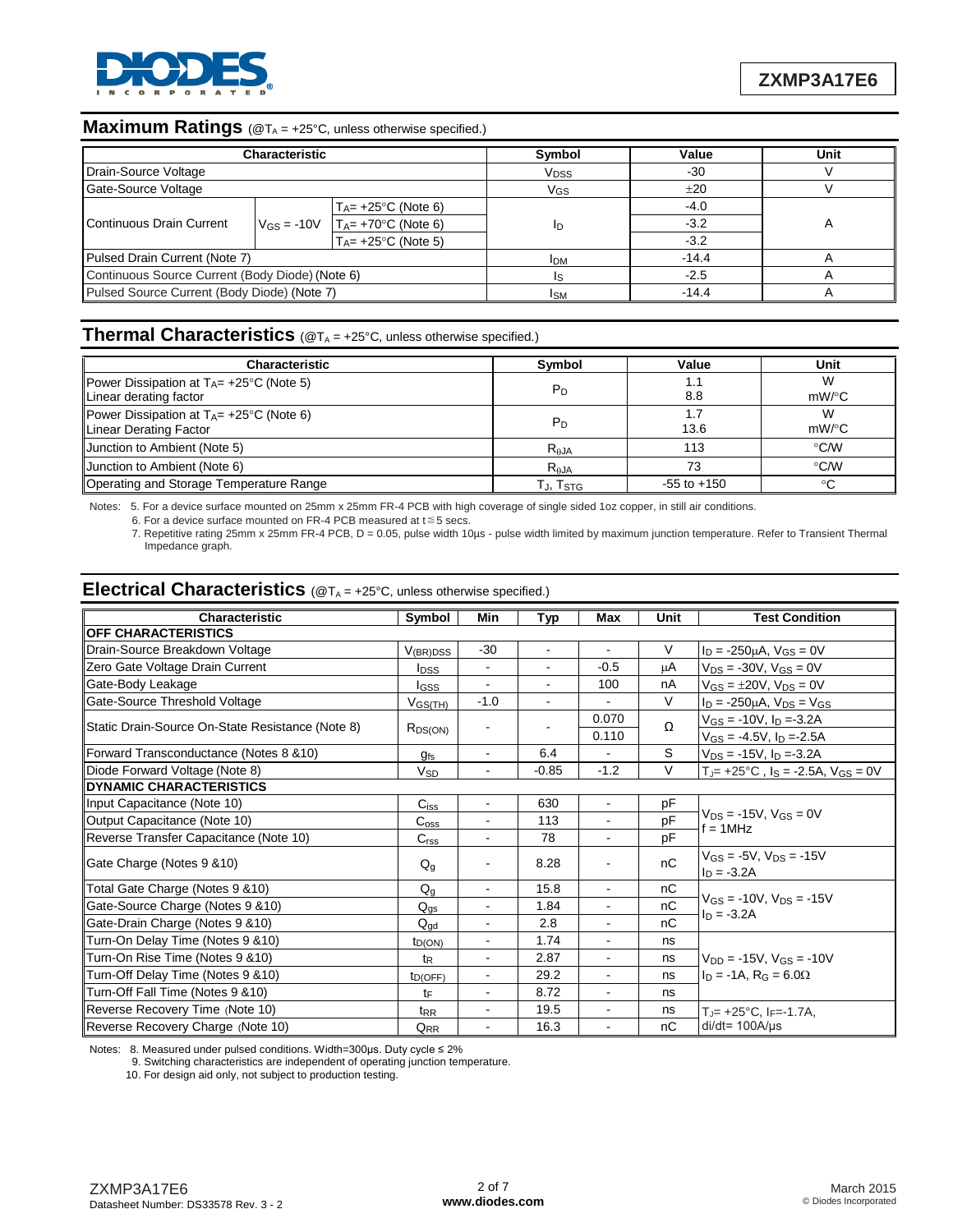



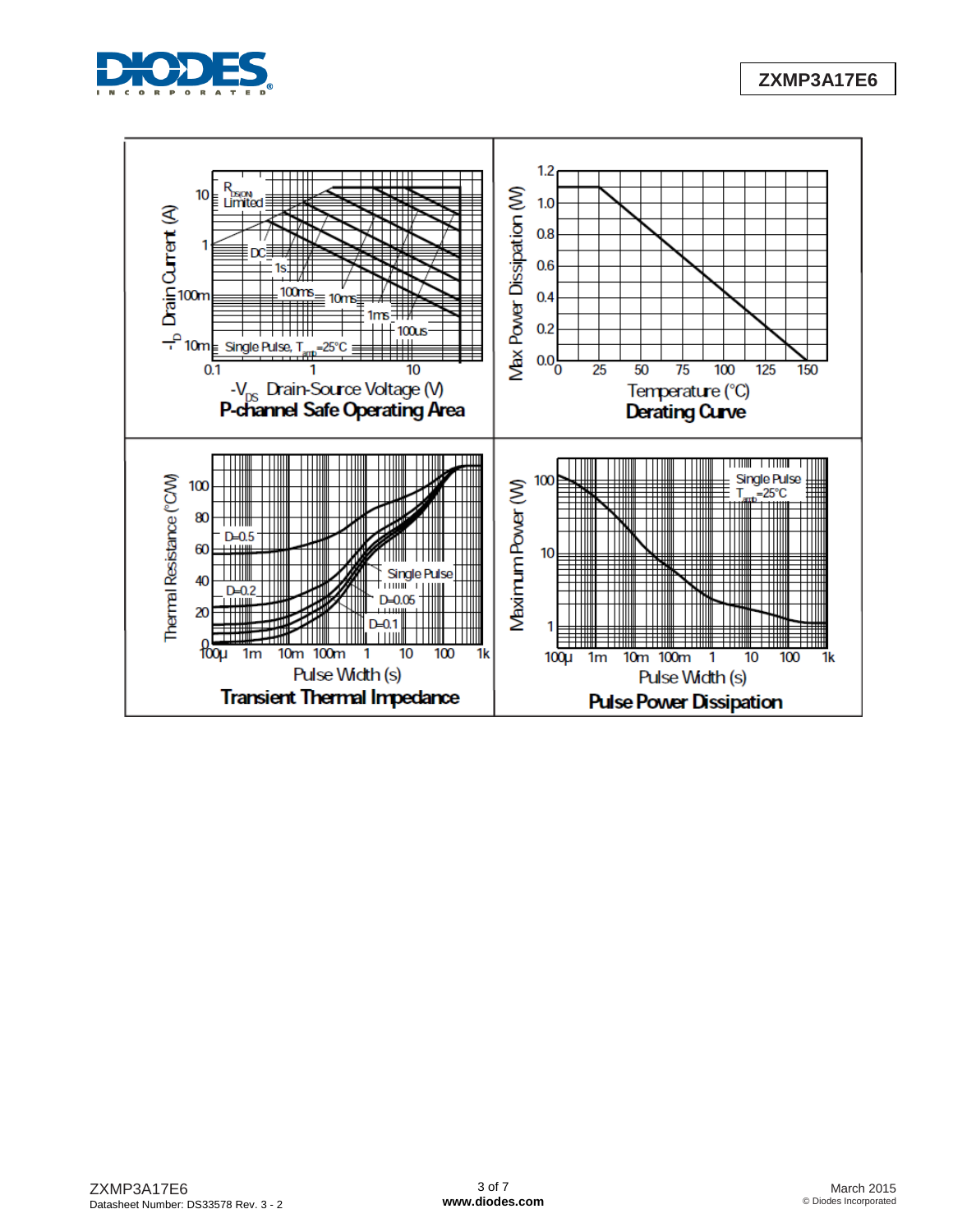

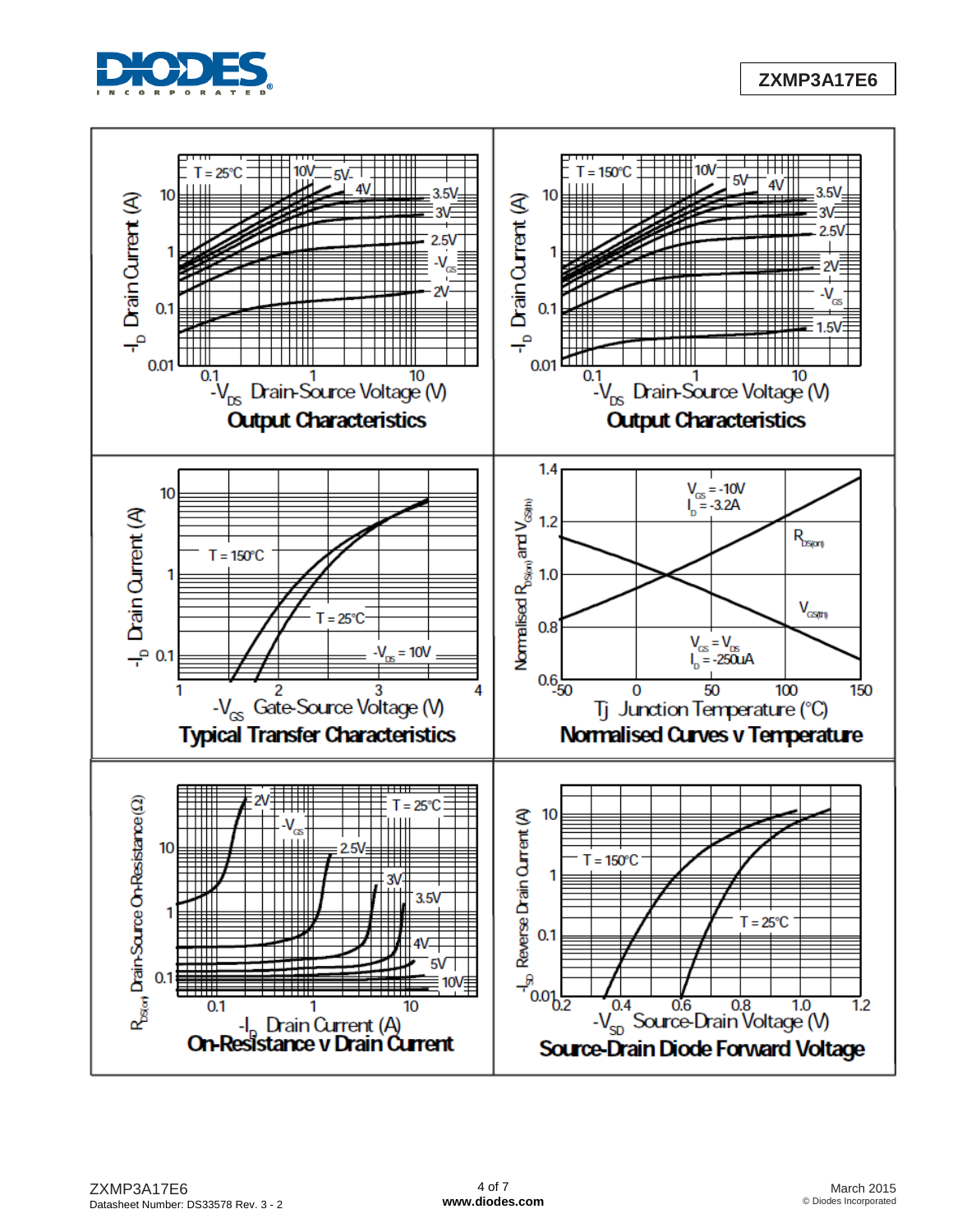

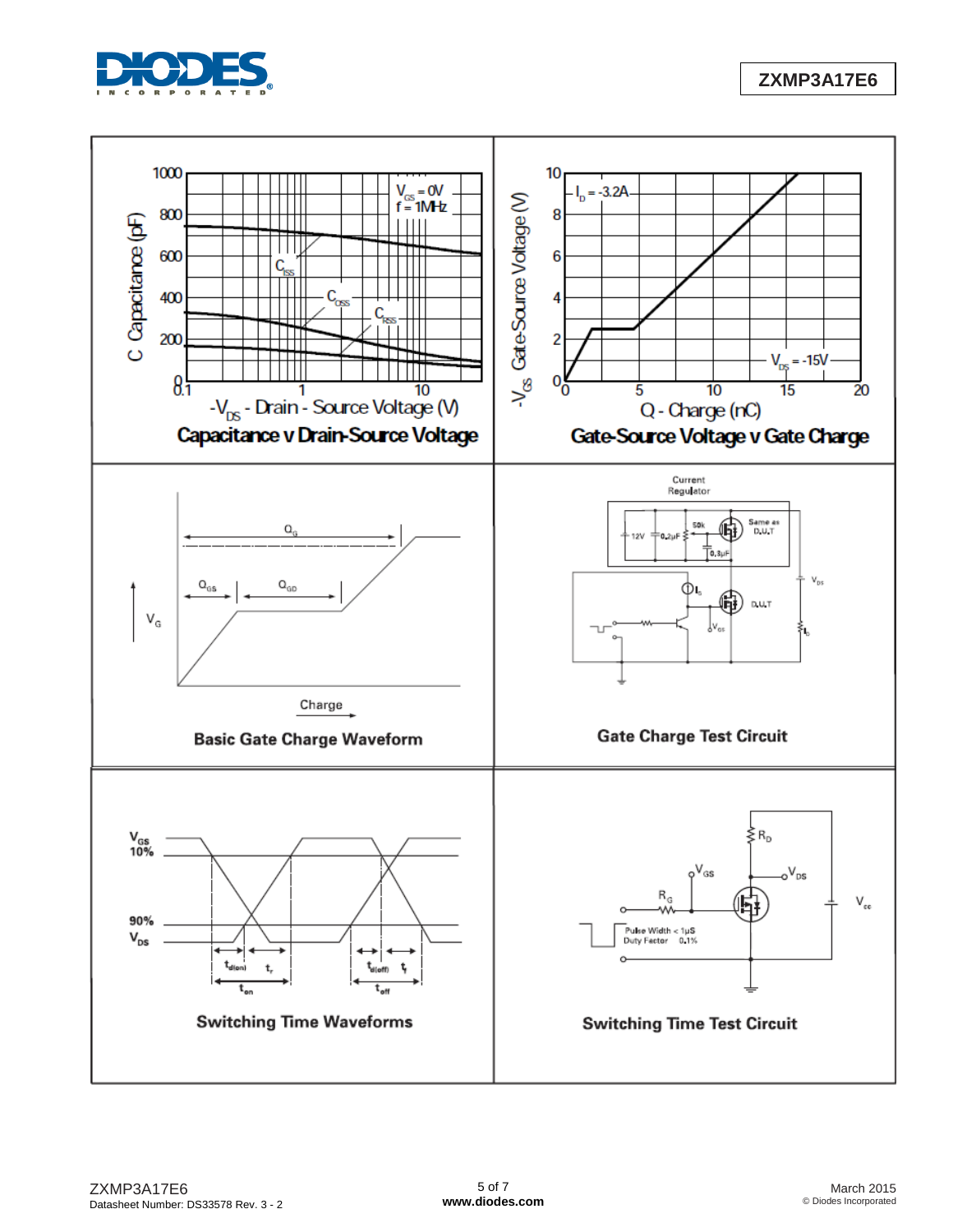

## **Package Outline Dimensions**

Please see AP02002 at [http://www.diodes.com/datasheets/ap02002.pdf fo](http://www.diodes.com/datasheets/ap02002.pdf)r the latest version.



| <b>SOT26</b> |       |      |            |  |  |  |  |
|--------------|-------|------|------------|--|--|--|--|
| Dim          | Min   | Max  | <b>Typ</b> |  |  |  |  |
| А            | 0.35  | 0.50 | 0.38       |  |  |  |  |
| в            | 1.50  | 1.70 | 1.60       |  |  |  |  |
| C            | 2.70  | 3.00 | 2.80       |  |  |  |  |
| D            |       |      | 0.95       |  |  |  |  |
| н            | 2.90  | 3.10 | 3.00       |  |  |  |  |
| J            | 0.013 | 0.10 | 0.05       |  |  |  |  |
| ĸ            | 1.00  | 1.30 | 1.10       |  |  |  |  |
| L            | 0.35  | 0.55 | 0.40       |  |  |  |  |
| м            | 0.10  | 0.20 | 0.15       |  |  |  |  |
| α            | ŋ۰    | 8°   |            |  |  |  |  |
| nsio<br>١S   |       |      |            |  |  |  |  |

# **Suggested Pad Layout**

Please see AP02001 at [http://www.diodes.com/datasheets/ap02001.pdf fo](http://www.diodes.com/datasheets/ap02001.pdf)r the latest version.



| <b>Dimensions</b> | Value (in mm) |  |  |  |
|-------------------|---------------|--|--|--|
| z                 | 3.20          |  |  |  |
| G                 | 1.60          |  |  |  |
| x                 | 0.55          |  |  |  |
|                   | 0.80          |  |  |  |
| C1                | 2.40          |  |  |  |
| r:2               | 0.95          |  |  |  |